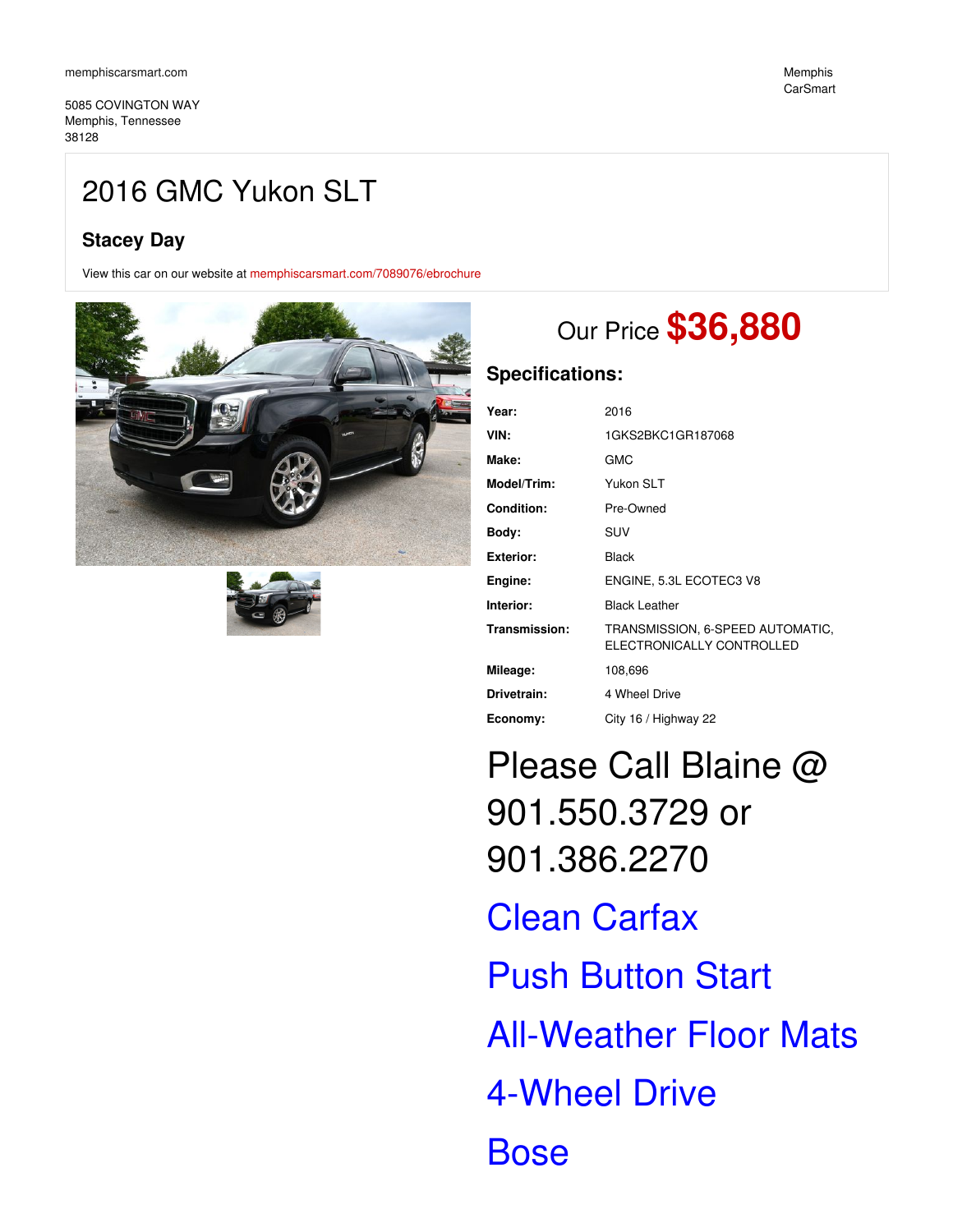**Navigation** Backup Camera Heated & Cooled Seats Heated Steering Wheel 3rd Row Seating All-Weather Floor Mats Well Maintained Brand New Tires This 2016 GMC Yukon SLT is in excellent condition. It comes from a non smoking owner and has been well maintained. This vehicle features an interior that has been professionally detailed.

2016 GMC Yukon SLT Memphis CarSmart - - View this car on our website at [memphiscarsmart.com/7089076/ebrochure](https://memphiscarsmart.com/vehicle/7089076/2016-gmc-yukon-slt-memphis-tennessee-38128/7089076/ebrochure)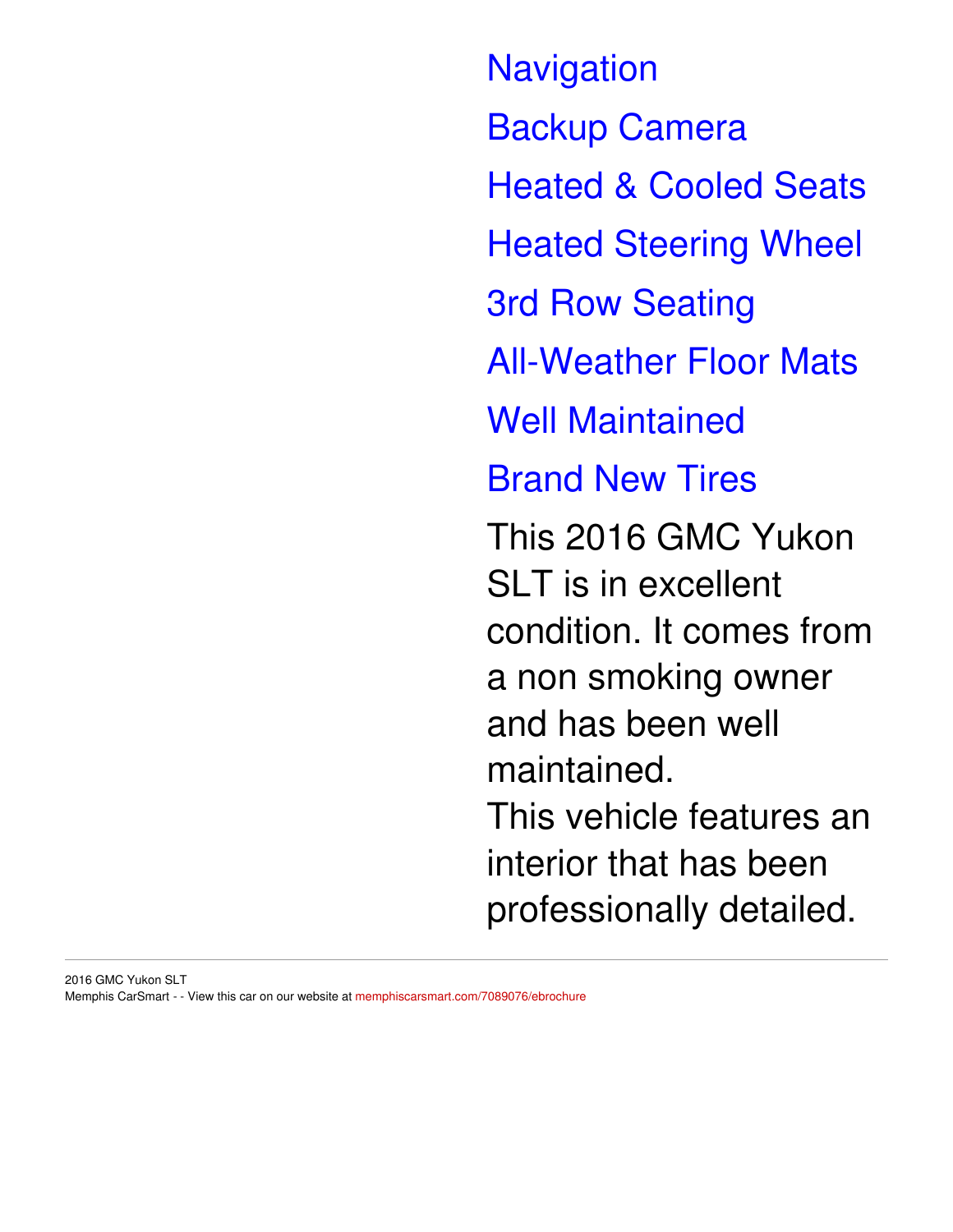

2016 GMC Yukon SLT Memphis CarSmart - - View this car on our website at [memphiscarsmart.com/7089076/ebrochure](https://memphiscarsmart.com/vehicle/7089076/2016-gmc-yukon-slt-memphis-tennessee-38128/7089076/ebrochure)

## **Installed Options**

#### **Interior**

- Console, floor with storage area, cup holders
- Cruise control, electronic with set and resume speed Defogger, rear-window electric
- Display, driver instrument information enhanced, multi-color
- Door locks, power programmable with lockout protection
- Floor covering, color-keyed carpeting
- Floor mats, color-keyed carpeted first and second row, removable
- Lighting, interior includes courtesy lighting with theater dimming, lighting for front and rear door handles, front and rear passenger footwells and door storage area
- Lighting, interior with dome light driver- and passenger-side door switch with delayed entry feature, cargo lights, door handle or Remote Keyless Entry-activated illuminated entry and map lights in front and second seat positions
- Mirror, inside rearview auto-dimming
- OnStar Basic plan for 5 years including limited RemoteLink mobile app services, Vehicle Diagnostics and Dealer Maintenance Notification (Basic Plan available for 5 years from the date of vehicle delivery, and is transferable. Does not include Emergency, Security or Navigation services.)
- OnStar Guidance plan for 6 months including Automatic Crash Response, Stolen Vehicle Assistance, Roadside Assistance, Turn-by-Turn Navigation, Vehicle Diagnostics and more (trial excludes Hands-Free Calling) (Visit www.onstar.com for vehicle availability, details and system limitations. Services may vary by model and conditions.)
- OnStar with 4G LTE provides a built-in Wi-Fi hotspot to connect to the internet at 4G LTE speeds, includes 3GB or 3 months OnStar Data Trial (whichever comes first) (Available 4G LTE Wi-Fi requires compatible mobile device, active OnStar subscription and data plan after trial.)
- Passive Entry System includes (AQQ) Remote Keyless Entry
- Pedals, power-adjustable for accelerator and brake
- Power outlet, 110-volt, 1.1 Amp, 150 Watt
- Power outlets, 5 auxiliary, 12-volt includes outlets in the instrument panel, console, back of the console, 1 in 3rd row and 1 in the cargo area.
- Remote vehicle start includes extended range Remote Keyless Entry

- Safety Alert Driver Seat

- Seats, front bucket with Perforated leather-appointed heated and cooled seat cushions, 12-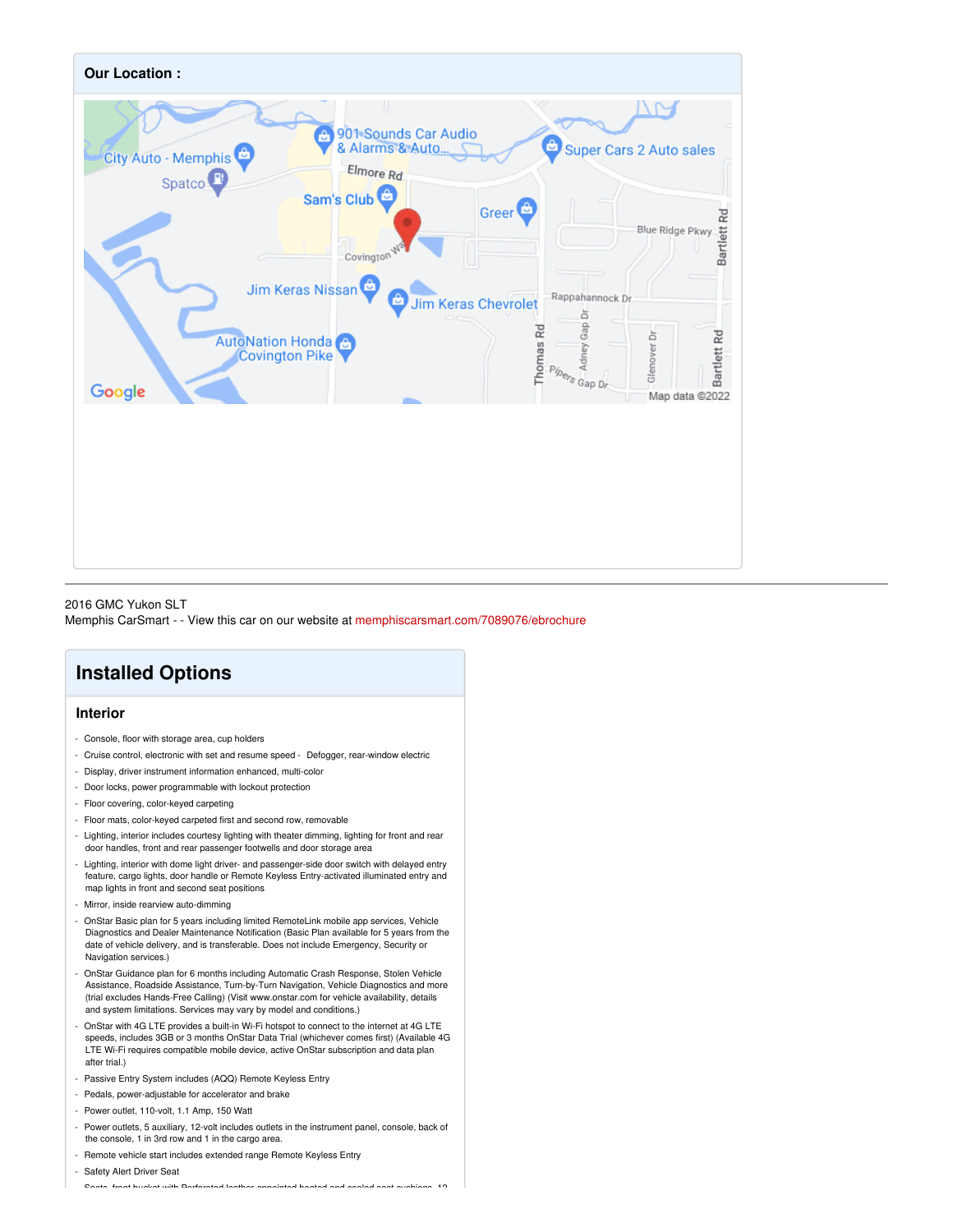- Seats, front bucket with Perforated leather-appointed heated and cooled seat cushions, 12 way power driver and passenger seat includes 6-way power cushions, driver seat 2 position memory, 4-way power lumbar control and power recline
- Seats, heated and cooled driver and front passenger seat cushions and seat backs with perforated leather-appointed seating
- Seats, heated second row, outboard positions
- Seats, second 60/40 split-folding bench power release
- Seats, third row 60/40 split-bench, power fold- Steering column, power tilt and telescopic
- Steering wheel controls, mounted audio and cruise controls and Driver Information Center controls
- Steering wheel, heated, leather-wrapped
- Theft-deterrent system, electrical, unauthorized entry
- Universal Home Remote includes garage door opener, programmable
- Windows, power all express down, front express up
- Climate control, tri-zone automatic with individual climate settings for driver, right-front passenger and rear passengers
- Cargo net- Assist handles, all seats

#### **Exterior**

- Wipers, front rain-sensing, intermittent- Wiper, rear- Windshield, solar-absorbing
- Windshield style, acoustic laminated glass
- Wheels, 18" x 8.5" (45.7 cm x 21.6 cm) bright machined aluminum
- Wheel, full-size spare 17" (43.2 cm) steel- Tires, P265/65R18 all-season, blackwall
- Tire, spare P265/70R17 all-season, blackwall
- Tire carrier, lockable outside spare winch-type mounted under frame at rear
- Mirrors, outside heated power-adjustable, power-folding and driver-side auto-dimming, body-color with integrated turn signal indicators and ground illumination.
- Luggage rack side rails, roof-mounted, Black- Liftgate, power, hands free
- Headlamps, halogen projector- Headlamps, IntelliBeam, automatic high beam on/off
- Glass, deep-tinted- Fog lamps
- Assist steps, Black with chrome strip (Deleted when (RVQ) Black assist step kit, LPO or (VXH) Chrome assist step kit, LPO, is ordered.)

#### **Safety**

- Console, floor with storage area, cup holders
- Cruise control, electronic with set and resume speed Defogger, rear-window electric
- Display, driver instrument information enhanced, multi-color
- Door locks, power programmable with lockout protection
- Floor covering, color-keyed carpeting
- Floor mats, color-keyed carpeted first and second row, removable
- Lighting, interior includes courtesy lighting with theater dimming, lighting for front and rear door handles, front and rear passenger footwells and door storage area
- Lighting, interior with dome light driver- and passenger-side door switch with delayed entry feature, cargo lights, door handle or Remote Keyless Entry-activated illuminated entry and map lights in front and second seat positions
- Mirror, inside rearview auto-dimming
- OnStar Basic plan for 5 years including limited RemoteLink mobile app services, Vehicle Diagnostics and Dealer Maintenance Notification (Basic Plan available for 5 years from the date of vehicle delivery, and is transferable. Does not include Emergency, Security or Navigation services.)
- OnStar Guidance plan for 6 months including Automatic Crash Response, Stolen Vehicle Assistance, Roadside Assistance, Turn-by-Turn Navigation, Vehicle Diagnostics and more (trial excludes Hands-Free Calling) (Visit www.onstar.com for vehicle availability, details and system limitations. Services may vary by model and conditions.)
- OnStar with 4G LTE provides a built-in Wi-Fi hotspot to connect to the internet at 4G LTE speeds, includes 3GB or 3 months OnStar Data Trial (whichever comes first) (Available 4G LTE Wi-Fi requires compatible mobile device, active OnStar subscription and data plan after trial.)
- Passive Entry System includes (AQQ) Remote Keyless Entry
- Pedals, power-adjustable for accelerator and brake
- Power outlet, 110-volt, 1.1 Amp, 150 Watt
- Power outlets, 5 auxiliary, 12-volt includes outlets in the instrument panel, console, back of the console, 1 in 3rd row and 1 in the cargo area.
- Remote vehicle start includes extended range Remote Keyless Entry
- Safety Alert Driver Seat
- Seats, front bucket with Perforated leather-appointed heated and cooled seat cushions, 12 way power driver and passenger seat includes 6-way power cushions, driver seat 2 position memory, 4-way power lumbar control and power recline
- Seats, heated and cooled driver and front passenger seat cushions and seat backs with perforated leather-appointed seating
- Seats, heated second row, outboard positions
- Seats, second 60/40 split-folding bench power release
- Seats, third row 60/40 split-bench, power fold- Steering column, power tilt and telescopic
- Steering wheel controls, mounted audio and cruise controls and Driver Information Center controls
- Steering wheel, heated, leather-wrapped